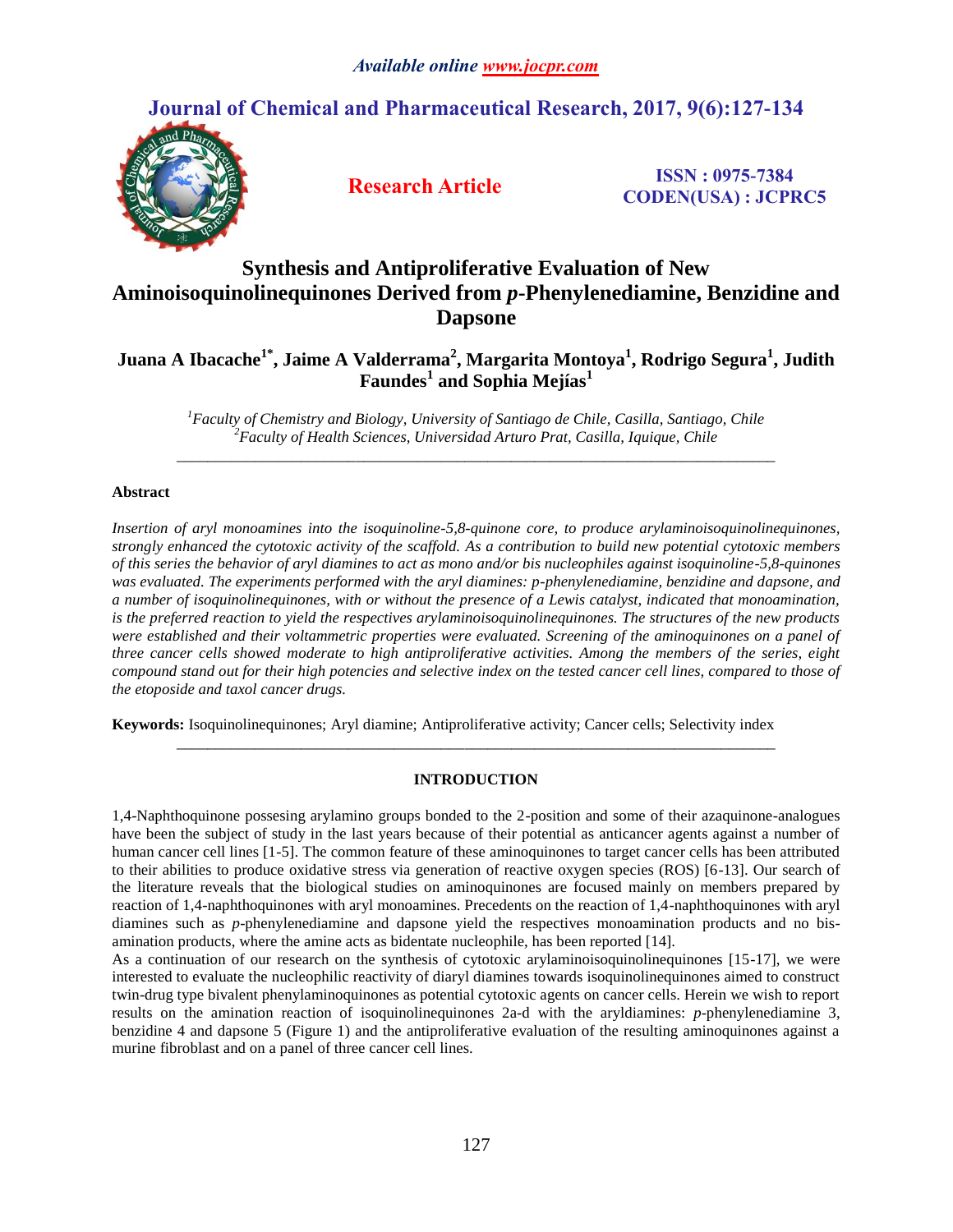# **EXPERIMENTAL SECTION**

## **General**

All reagents were commercially available reagent grade and were used without further purification. Melting points were determined on a Stuart Scientific SMP10 apparatus and are uncorrected. <sup>1</sup>H-NMR spectra were recorded on Bruker AM-400 instrument in dimethyl sulfoxide (DMSO). <sup>13</sup>C-NMR spectra were obtained in DMSO at 100 MHz. Bidimensional NMR techniques and DEPT were used for signal assignment. Chemical shifts are expressed in ppm downfield relative to tetramethylsilane and the coupling constants (*J*) are reported in Hertz. HRMS data for all final compounds were obtained using an Exactive plus Orbitrap mass spectrometer (Thermo-Fisher Scientific) with the analysis performed using an APCI source operated in positive mode. Silica gel Merck 60 (70–230 mesh) was used for preparative column chromatography and TLC aluminum foil 60F254 for analytical TLC. Compounds 2a, b and d were prepared according to a previously reported procedure [18].

## **Chemistry**

# **4-acetyl-1,3-dimethylisoquinoline-5,8-dione (2c):**

A suspension of 2,5-dihydroxyacetophenone (160.1 mg, 1.05 mmol), 4-aminopent-3-en-2-one (104.0 mg, 1.05 mmol), Ag<sub>2</sub>O (487.0 mg, 2.10 mmol) and MgSO<sub>4</sub> (0.5 g) in CH<sub>2</sub>Cl<sub>2</sub> (25 mL) was stirred at rt for 4 h. The mixture was filtered, the solids were washed with CH<sub>2</sub>Cl<sub>2</sub> and the solvent removed under reduced pressure. The residue were column cromatographed over silica gel (90:10 CH<sub>2</sub>Cl<sub>2</sub>/AcOEt) to yield 2c (142.4 mg, 0.63 mmoles, 60%) as yellow solid, mp 151-152°C; IR ymax 1705 (C=O acetyl), 1667 and 1572 (C=O quinone); <sup>1</sup>H NMR (400 MHz, DMSO) δ 2.54 (s, 3H, 3-Me), 2.57 (s, 3H, 1-Me), 2.96 (s, 3H, COMe, 6.97 (s, 2H, 6-H and 7H); <sup>13</sup>C NMR (100 MHz, DMSO) δ 204.1, 185.8, 185.7, 161.1, 159.0, 141.1, 136.8, 135.7, 133.5, 121.1, 31.4, 26.1, 23.2; HRMS [M+H]<sup>+</sup> : calcd for  $C_{13}H_{11}NO_3$ : 229.07389; found: 229.0714.

## **General procedure for the synthesis of arylaminoisoquinolinequinones 6a-d, 7a-d and 8a-d:**

Suspensions of isoquinolinguinones 2a-d (1 equiv.), the required aryl diamines (2 equiv.), CeCl<sub>3</sub>×7H<sub>2</sub>O (0.05 equiv.) and ethanol (25 mL) were left with stirring at rt after completion of the reaction as indicated by TLC. The solvents were removed under reduced pressure and the residues were column chromatographed over silica gel (90:10  $CH_2Cl_2/ACOE$  to yield the corresponding arylaminoisoquinolinequinones 6a-d, 7a-d and 8a-d.

## **Methyl 7-(4-aminophenylamino)-1,3-dimethyl-5,8-dioxo-5,8-dihydroisoquinoline-4-carboxylate (6a):**

Prepared from quinone 2a (100.3 mg, 0.41 mmol), *p*-phenylenediamine (88.8 mg, 0.82 mmol) and CeCl<sub>3</sub>×7H<sub>2</sub>O in ethanol (20 mL) after stirring for 1.5 h. Isolated as purple solid (97%, 139.1 mg, 0.40 mmol), mp 271-272°C; IR vmax 3452 (N-H), 3353 and 3314 (N-H), 1721 (C=O ester), 1676 and 1648 (C=O quinone); <sup>1</sup>H NMR (400 MHz, DMSO) δ 2.46 (s, 3H, 3-Me), 2.87 (s, 3H, 1-Me), 3.83 (s, 3H, CO2Me), 5.29 (s, 2H, NH2), 5.81 (s, 1H, 6-H), 6.61 (d, *J* = 8.6 Hz, 2H), 7.00 (d, *J* = 8.6 Hz, 2H), 9.34 (s, 1H, NH); <sup>13</sup>C NMR (100 MHz, DMSO) δ 181.6, 179.3, 168.6, 159.6, 159.2, 147.9, 147.4, 137.9, 125.5, 125.3 (2C), 124.2, 120.7, 114.1 (2C), 99.4, 52.5, 25.7, 22.3; HRMS  $[M+H]$ <sup>+</sup>: calcd for C<sub>19</sub>H<sub>17</sub>N<sub>3</sub>O<sub>4</sub>: 351.12191; found: 351.1286.

## **Methyl 7-(4´-aminophenylamino)-3-methyl-5,8-dioxo-5,8-dihydroisoquinoline-4-carboxylate (6b):**

Prepared from quinone 2b (84.1 mg, 0.36 mmol), *p*-phenylenediamine (78.7 mg, 0.73 mmol) and CeCl<sub>3</sub>×7H<sub>2</sub>O in ethanol (20 mL) after stirring for 10 h. Isolated as purple solid (61%, 75.0 mg, 0.22 mmol), mp 253-254°C; IR ymax 3450 (N-H), 3354 and 3308(N-H), 1718 (C=O ester), 1649 and 1590 (C=O quinone); <sup>1</sup>H NMR (400 MHz, DMSO) δ 2.53 (s, 3H, Me), 3.87 (s, 3H, CO2Me), 5.37 (s, 2H, NH2), 5.88 (s, 1H, 6-H), 6.64 (d, *J* = 8.6 Hz, 2H), 7.03 (d, *J* = 8.7 Hz, 2H), 9.11 (s, 1H, NH), 9.37 (s, 1H, 1-H); <sup>13</sup>C NMR (100 MHz, DMSO) δ180.5, 179.3, 168.2, 161.0, 147.4, 147.2, 147.1, 146.9, 135.7, 125.4 (2C), 125.0, 122.5, 114.2 (2C), 100.7, 52.6, 22.3; HRMS [M+H]<sup>+</sup>: calcd for  $C_{18}H_{15}N_3O_4$ : 337.10626; found: 337.1026.

## **4-acetyl-7-(4-aminophenylamino)-1,3-dimethylisoquinoline-5,8-dione (6c):**

Prepared from quinone 2c (109.7 mg, 0.48 mmol), *p*-phenylenediamine (103.6 mg, 0.96 mmol) and CeCl<sub>3</sub>×7H<sub>2</sub>O in ethanol (20 mL) after stirring for for 2h. Isolated as purple solid (82%, 132.2 mg, 0.39 mmol), mp 250-251°C; IR max 3441 (N-H), 3351 and 3292 (N-H), 1684 (C=O ester), 1597 and 1557 (C=O quinone); <sup>1</sup>H NMR (400 MHz, DMSO) δ , 2.37 (s, 3H, 3-Me), 2.41 (s, 3H, 1-Me), 2.85 (s, 3H, COMe), 5.28 (s, 2H, NH2), 5.79 (s, 1H, 6-H), 6.60 (d, *J* = 8.7 Hz, 2H), 6.98 (d, *J* = 8.7 Hz, 2H), 9.34 (s, 1H, NH); <sup>13</sup>C NMR (100 MHz, DMSO) δ 203.2, 181.7, 180.4, 158.9, 158.2, 148.1, 147.4, 137.9, 132.7, 125.5 (2C), 125.4, 121.0, 114.1 (2C), 99.1, 31.2, 25.5, 22.4; HRMS  $[M+H]+$ : calcd for C<sub>19</sub>H<sub>17</sub>N<sub>3</sub>O<sub>3</sub>: 335.12699; found: 335.1332.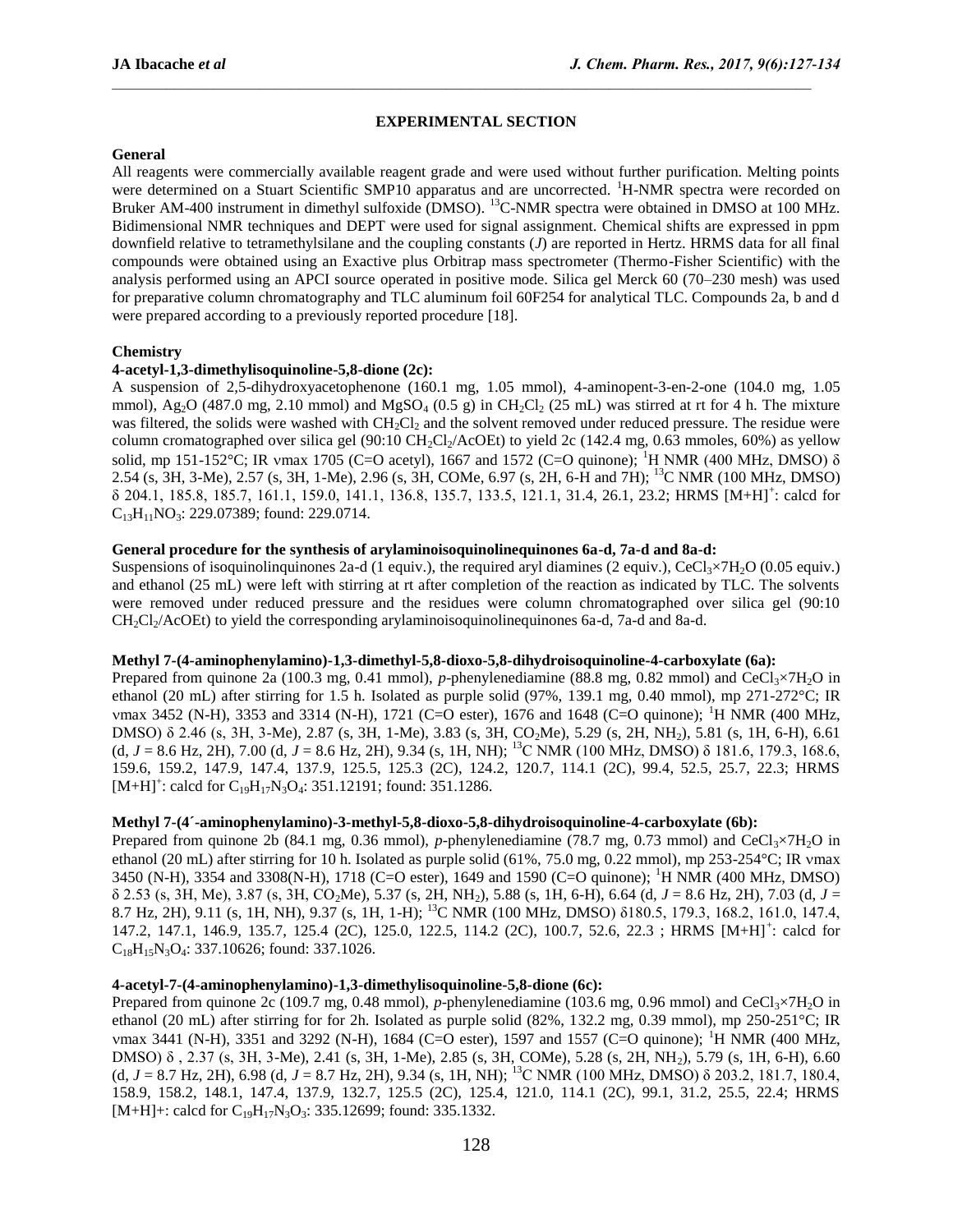# **4-acetyl-7-(4-aminophenylamino)-3-methylisoquinoline-5,8-dione (6d):**

Prepared from quinone 2d (73.1 mg, 0.34 mmol), *p*-phenylenediamine (73.5 mg, 0.68 mmol) and CeCl<sub>3</sub>×7H<sub>2</sub>O in ethanol (20 mL) after stirring for 3 h. Isolated as purple solid (77%, 84.0 mg, 0.26 mmol), mp 222-224°C; IR vmax 3465 (N-H), 3360 and 3309 (N-H), 1696 (C=O ester), 1619 and 1568 (C=O quinone); <sup>1</sup>H NMR (400 MHz, DMSO) δ 2.49 (s, 3H, 3-Me), 3.34 (s, 3H, COMe ), 5.30 (s, 2H, NH2), 5.87 (s, 1H, 6-H), 6.62 (dd, *J* = 8.5 Hz, 2H), 7.02 (dd, *J* = 8.5, 2H), 9.05 (s, 1H,1-H), 9.40 (s, 1H, NH); <sup>13</sup>C NMR (100 MHz, DMSO) δ 203.5, 180.1, 180.5, 160.0, 147.4, 146.8, 135.7, 133.5, 125.5, 125.4(2C), 125.3, 122.6, 114.1(2C), 100.4, 30.7, 22.4; HRMS [M+H]<sup>+</sup>: calcd for  $C_{18}H_{15}N_3O_3$ : 321.11134; found: 321.1186.

## **Methyl 7-(4-aminobiphenylamino)-1,3-dimethyl-5,8-dioxo-5,8-dihydroisoquinoline-4-carboxylate (7a):**

Prepared from quinone 2a (100.9 mg, 0.41 mmol), benzidine (151.9 mg, 0.83 mmol) and CeCl<sub>3</sub>×7H<sub>2</sub>O in ethanol (20 mL) after stirring for 5 h. Isolated as purple solid (64%, 156.4 mg, 0.37 mmol), mp 296-297°C; IR ymax 3458 (N-H), 3361 and 3309 (N-H), 1721 (C=O ester), 1678 and 1646 (C=O quinone); <sup>1</sup>H NMR (400 MHz, DMSO) δ 2.50 (s, 3H, 3-Me), 2.91 (s, 3H, 1-Me), 3.86 (s, 3H, CO2Me), 5.26 (s, 2H, NH2), 6.10 (s, 1H, 6-H), 6.64 (d, *J* = 8.6 Hz, 2H), 7.39 (t, *J* = 7.7 Hz, 4H), 7.62 (d, *J* = 8.6 Hz, 2H), 9.56 (s, 1H, NH); <sup>13</sup>C NMR (100 MHz, DMSO) δ 181.4, 180.2, 168.5, 159.7, 159.2, 148.6, 147.1, 138.1, 137.4, 135.3, 127.1 (2C), 126.4, 126.0 (2C), 124.1 (2C), 120.7, 114.3 (2C), 100.7, 52.6, 25.7, 22.3; HRMS [M+H]<sup>+</sup>: calcd for C<sub>25</sub>H<sub>21</sub>N<sub>3</sub>O<sub>4</sub>: 427.15321; found: 427.1599.

## **Methyl 7-(4-aminophenylamino)-3-methyl-5,8-dioxo-5,8-dihydroisoquinoline-4-carboxylate (7b):**

Prepared from quinone 2b (72.5 mg, 0.31 mmol), benzidine (114.1 mg, 0.62 mmol) and CeCl<sub>3</sub>×7H<sub>2</sub>O in ethanol (20 mL) after stirring for 14 h. Isolated as purple solid  $(54\%, 70 \text{ mg}, 0.17 \text{ mmol})$ , mp  $276\text{-}277\text{°C}$ ; IR vmax 3462 (N-H), 3365 and 3310 (N-H), 1718 (C=O ester), 1647 and 1567 (C=O quinone); <sup>1</sup>H NMR (400 MHz, DMSO)  $\delta$  2.54 (s, 3H, Me), 3.89 (s, 3H, CO2Me), 5.30 (s, 2H, NH2), 6.13 (s, 1H, 6-H), 6.65 (d, *J* = 8.6 Hz, 2H), 7.44 (m, 4H), 7.61 (d, *J* = 8.6 Hz, 2H), 9.14 (s, 1H, 1-H), 9.59 (s, 1H, NH); <sup>13</sup>C NMR (100 MHz, DMSO) δ 180.3, 180.1, 168.1, 161.0, 148.4, 147.5, 146.3, 138.1, 135.3, 135.1, 127.1(2C), 126.5, 125.9(2C), 124.9, 124.1(2C), 122.5, 114.3(2C), 102.0, 52.7, 22.4; HRMS  $[M+H]^{+}$ : calcd for  $C_{24}H_{19}N_3O_4$ : 413.13756; found: 413.1443.

### **4-acetyl-7-(4-aminobiphenylamino)-1,3-dimethylisoquinoline-5,8-dione (7c):**

Prepared from quinone 2c (40.3 mg, 0.18 mmol), benzidine (64.8 mg, 0.35 mmol) and CeCl<sub>3</sub>×7H<sub>2</sub>O in ethanol (20 mL) after stirring for 2.5 h. Isolated as purple solid  $(80\%$ , 57.8 mg, 0.14 mmol), mp 262-263°C; IR ymax 3450 (N-H), 3369 and 3308 (N-H), 1679 (C=O ester), 1645 and 1555 (C=O quinone); <sup>1</sup>H NMR (400 MHz, DMSO) δ 2.39 (s, 3H, 3-Me), 2.41 (s, 3H, 1-Me), 2.86 (s, 3H, COMe), 5.27 (s, 2H, NH2), 6.06 (s, 1H, 6-H), 6.62 (d, *J* = 8.4 Hz, 2H), 7.35 (dd, *J* = 7.6 Hz, 4H), 7.58 (d, *J* = 8.4 Hz, 2H), 9.56 (s, 1H, NH); <sup>13</sup>C NMR (100 MHz, DMSO) δ 203.2, 181.5, 181.2, 159.0, 158.2, 148.6, 147.1, 138.1, 137.3, 135.2, 132.6, 127.1(2C), 126.4, 125.9(2C), 124.1(2C), 120.5, 114.2(2C), 100.5, 31.1, 25.5, 22.3; HRMS  $[M+H^{H+}$ : calcd for  $C_{25}H_{21}N_3O_3$ : 411.15839; found: 411.1649.

## **4-acetyl-7-(4-aminobiphenylamino)-3-methylisoquinoline-5,8-dione (7d):**

Prepared from quinone 2d (128.5 mg, 0.32 mmol), benzidine (117.82 mg, 0.64 mmol) and CeCl<sub>3</sub>×7H<sub>2</sub>O in ethanol (20 mL) after stirring for 16 h. Isolated as purple solid  $(68\%)$ , mp 266-268°C; IR vmax 3455 (N-H), 3346 and 3313(N-H), 1686 (C=O ester), 1620 and 1555 (C=O quinone); <sup>1</sup>H NMR (400 MHz, DMSO)  $\delta$  2.44 (s, 3H, 3-Me), 3.34 (s, 3H, COMe), 5.24 (s, 2H, NH2), 6.12 (s, 1H,6-H), 6.62 (d, *J* = 8.5 Hz, 2H), 7.36 (dd, *J* = 8.6 Hz, 4H), 7.59 (d,  $J = 8.5$  Hz, 2H), 9.08 (s, 1H, 1-H), 9.60 (s, 1H, 1-H); <sup>13</sup>C NMR (100 MHz, DMSO)  $\delta$  204.3, 182.1, 181.4, 160.9, 149.3, 147.8, 147.2, 139.0, 136.1, 135.9, 134.2, 127.9(2C), 127.3, 126.8(2C), 125.0(2C), 123.3, 115.1(2C), 102.6, 32.0, 23.3; HRMS  $[M+H]^2$ : calcd for  $C_{24}H_{19}N_3O_3$ : 397.14264; found: 397.1498.

# **Methyl-7-(4-(4-aminophenylsulfonyl)phenylamino)-1,3-dimethyl-5,8-dioxo-5,8-dihydroisoquinoline-4 carboxylate (8a):**

Prepared from quinone 2a (93.1 mg, 0.38 mmol), dapsone (189.5 mg, 0.76 mmol) and CeCl<sub>3</sub>×7H<sub>2</sub>O in ethanol (20 mL) after stirring for 6 days. Isolated as purple solid (54%, 100.2 mg, 0.20 mmol), mp 254-255°C; IR ymax 3498 (N-H), 3392 and 3302 (N-H), 1729 (C=O ester), 1676 and 1628 (C=O quinone); <sup>1</sup>H NMR (400 MHz, DMSO)  $\delta$ 2.43 (s, 3H, 3-Me), 2.84 (s, 3H, 1-Me), 3.81 (s, 3H, CO2Me), 6.14 (s, 2H, NH2), 6.24 (s, 1H, 6-H), 6.60 (d, *J* = 8.6 Hz, 2H), 7.52 (dd, *J* = 8.8 Hz, 4H), 7.82 (d, *J* = 8.6 Hz, 2H), 9.64 (s, 1H, NH); <sup>13</sup>C NMR (100 MHz, DMSO) δ 181.5, 168.7, 160.2, 159.7, 154.1, 146.4, 142.3, 139.3, 137.2, 129.8 (2C), 128.4 (2C), 125.9, 124.4, 123.6 (2C), 121.0, 113.5 (2C), 103.4, 52.9, 26.0, 22.7; HRMS  $[M+H]^+$ : calcd for  $C_{25}H_{21}N_3O_6S$ : 491.11511; found:491.1211.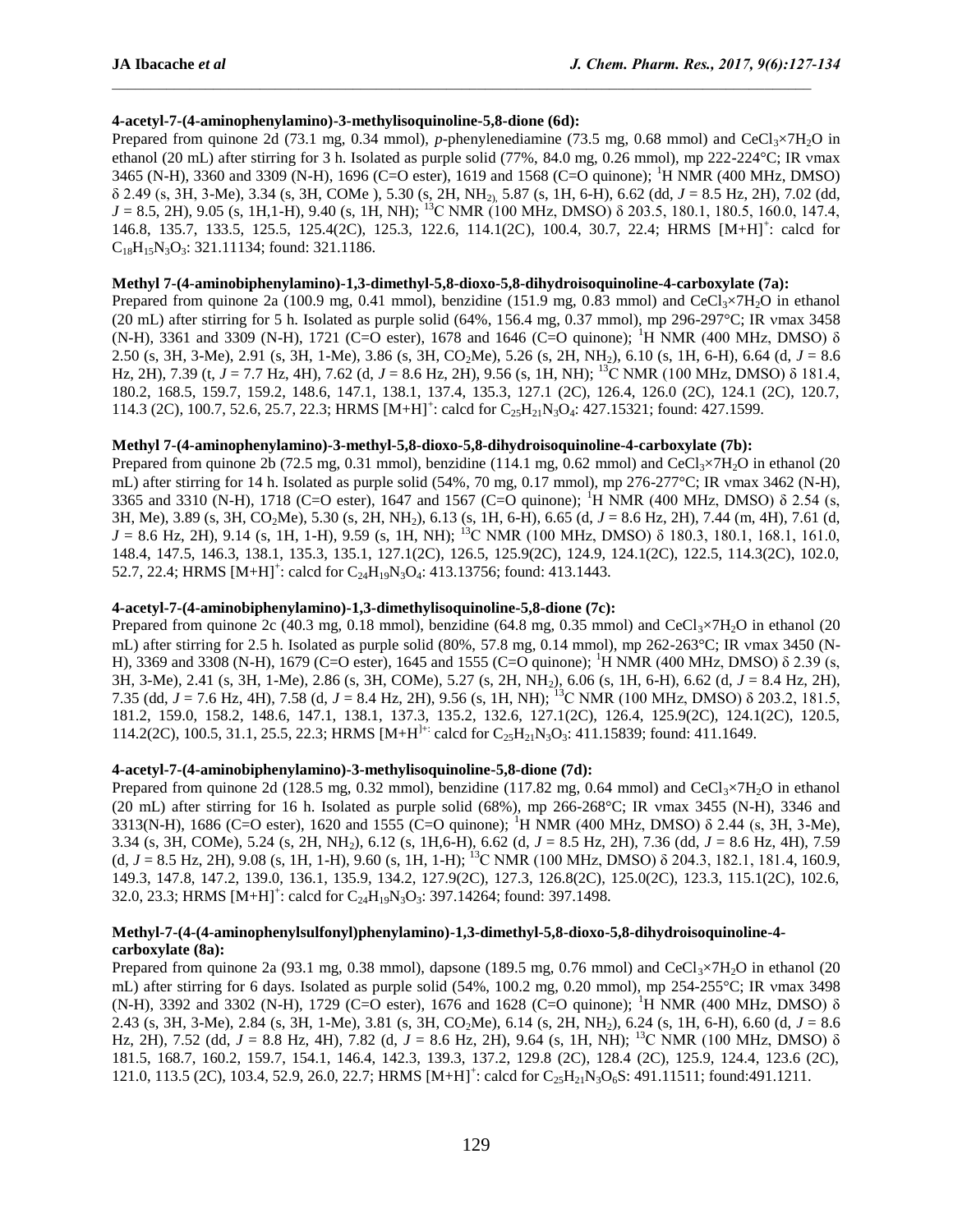## **Methyl-7-(4-(4-aminophenylsulfonyl)phenylamino)-3-methyl-5,8-dioxo-5,8-dihydroisoquinoline-4-carboxylate (8b):**

Prepared from quinone 2b (92.4 mg, 0.40 mmol), dapsone (198.5 mg, 0.80 mmol) and CeCl<sub>3</sub>×7H<sub>2</sub>O in ethanol (20 mL) after stirring for 24 h. The solvent was removed under reduced pressure. Isolated as purple solid (49%, 93 mg, 0.19 mmol), mp 219-220°C; IR max 3450 (N-H), 3353 and 3304 (N-H), 1718 (C=O ester), 1650 and 1590 (C=O quinone); <sup>1</sup>H NMR (400 MHz, DMSO)  $\delta$  2.51 (s, 3H, Me), 3.89 (s, 3H, CO<sub>2</sub>Me), 6.18 (s, 2H, NH<sub>2</sub>), 6.32 (s, 1H, 6-H), 6.63 (d, *J* = 8.4 Hz, 2H), 7.55 (dd, *J* = 7.8 Hz, 4H), 7.87 (d, *J* = 8.1 Hz, 2H), 9.15 (s, 1H, 1-H), 9.73 (s, 1H, NH); <sup>13</sup>C NMR (100 MHz, DMSO) δ 181.1, 180.1, 167.9, 161.1, 153.7, 147.7, 145.4, 141.8, 139.0, 134.8, 129.4 (2C), 128.0 (2C), 125.4, 124.8, 123.3 (2C), 122.4, 113.1 (2C), 104.3, 52.8, 22.4. ; HRMS [M+H]<sup>+</sup>: calcd for C<sub>24</sub>H<sub>19</sub>N<sub>3</sub>O<sub>6</sub>S: 477.09946; found: 477.1062.

## **4-acetyl-7-(4-(4-aminophenylsulfonyl)phenylamino)-1,3-dimethylisoquinoline-5,8-dione (8c):**

Prepared from quinone  $2c$  (97.5 mg, 0.43 mmol), dapsone (211.3 mg, 0.85 mmol) and CeCl<sub>3</sub>×7H<sub>2</sub>O in ethanol (20 mL) after stirring for 7 days. Isolated as purple solid (45%, 92.8 mg, 0.20 mmol), mp 223-224°C; IR vmax 3468 (N-H), 3364 and 3319 (N-H), 1698 (C=O ester), 1625 and 1565 (C=O quinone); <sup>1</sup>H NMR (400 MHz, DMSO) δ 2.39 (s, 3H, 3-Me), 2.41 (s, 3H, 1-Me), 2.85 (s, 3H, COMe ), 6.18 (s, 2H, NH2), 6.25 (s, 1H, 6-H), 6.61 (d, *J* = 8.8 Hz, 2H), 7.54 (dd, *J* = 8.8, 4H), 7.84 (d, *J* = 8.8 Hz, 2H), 9.70 (s, 1H, NH); <sup>13</sup>C NMR (100 MHz, DMSO) δ 203.2, 182.2, 181.2, 159.1, 158.3, 153.7, 146.2, 141.9, 139.0, 136.8, 132.5, 129.5(2C), 128.0(2C), 125.5, 123.3(2C), 120.5, 113.1(2C), 102.7, 31.1, 25.5, 22.4; HRMS  $[M+H]^+$ : calcd for  $C_{25}H_{21}N_3O_5S$ : 475.12019; found: 475.1268.

### **4-acetyl-7-(4-(4-aminophenylsulfonyl)phenylamino)-1,3-dimethylisoquinoline-5,8-dione (8d):**

Prepared from quinone **2d** (67.6 mg, 0.31 mmol), dapsone (153.8 mg, 0.62 mmol) and CeCl<sub>3</sub>×7H<sub>2</sub>O in ethanol (20 mL) after stirring for 24h. Isolated as purple solid  $(60\%, 87 \text{ mg}, 0.19 \text{ mmol})$ , mp  $214\text{-}215\text{°C}$ ; IR vmax 3452 (N-H), 3362 and 3306 (N-H), 1698 (C=O ester), 1624 and 1562 (C=O quinone); <sup>1</sup>H NMR (400 MHz, DMSO)  $\delta$  2.46 (s, 3H, 3-Me), 2.50 (s, 3H, COMe ), 6.18 (s, 2H, NH2), 6.32 (s, 1H,6-H), 6.64 (d, *J* = 8.8 Hz, 2H), 7.57 (dd, *J* = 8.8, 2.1 Hz, 4H), 7.87 (d, *J* = 8.8 Hz, 2H), 9.11 (s, 1H, 1-H), 9.73 (s, 1H, NH); <sup>13</sup>C NMR (100 MHz, DMSO) δ 203.5, 182.2, 180.2, 160.0, 153.7, 147.1, 145.5, 141.8, 139.1, 134.7, 133.3, 129.5(2C), 128.0(2C), 125.5, 123.3(2C), 122.5, 113.1(2C), 104.1, 31.0, 22.3; HRMS [M+H]<sup>+</sup>: calcd for C<sub>24</sub>H<sub>19</sub>N<sub>3</sub>O<sub>5</sub>S: 461.10454; found: 461.0979.

### **Cell Growth Inhibition Assay**

The cell lines used in this work included MDA-MB-231 human breast adenocarcinoma cells, Caco-2 human colorectal adenocarcinoma cells, B16-F10 mouse melanoma cells and MEF primary mouse embryonic fibroblast. Cells were grown in DMEM high glucose medium (Mediatech, Manassas, VA) supplemented with 10% (MDA-MB-231, Caco-2 and B16-F10) or 15% (MEF) heat-inactivated fetal bovine serum (HyClone laboratories), 100 IU/mL penicillin and 100 μg/mL streptomycin and maintained at 37 $\degree$ C in a 5% CO<sub>2</sub> humidified atmosphere. For the experiments, a total of 5.000 cells/well were seeded onto a flat-bottomed 96-well plate in 200 µL final volume. 6h after seeding, the cells were incubated with the medium containing the compounds at concentrations ranging from 0 up to 100 μM dissolved in DMSO  $(0.1\%$  final concentration) during 72 h. The concentrations used to calculate the IC<sub>50</sub> values were: 100.0, 30.0, 10.0, 3.0, 1.0, 0.3, 0.1, 0.01 and 0.0 μM. Untreated cells (medium containing 0.1%) DMSO) were used as controls. At the end of the incubation, cell viability was measured using CyQuant<sup>®</sup> Direct Cell Proliferation Assay Kit (Life Technologies) in accordance with manufacturer's instruction. Briefly, 100 μL of culture medium containing the compounds under evaluation was removed from each well and replaced by 2X Detection Reagent. Cells were incubated for 1 h and fluorescence emission was measured at 535 nm with excitation at 480 nm in a microplate reader (Infinite 200 PRO, Tecan). At least four independent experiments were performed for each concentration. Each result was transformed to percentage of controls and the  $IC_{50}$  values were graphically obtained from the dose-response curves. The  $IC_{50}$  value was obtained adjusting the dose-response curve to a sigmoidal curve (variable slope) generated using GraphPad Prisma 6.0 software.

## **RESULTS AND DISCUSSION**

## **Chemistry**

Isoquinolinequinones 2a-d selected for the study, were synthesized from 2,5-dihydroxy benzaldehyde, 2,5 dihydroxyacetophenone and enaminones 1a,b according to a previously reported procedure [18]. To evaluate the nucleophilic behaviour of the diaryl amines 3, 4 and 5 towards quinones 2a-d, the reactivity of amine 3 with quinone 2a was studied, as reaction model.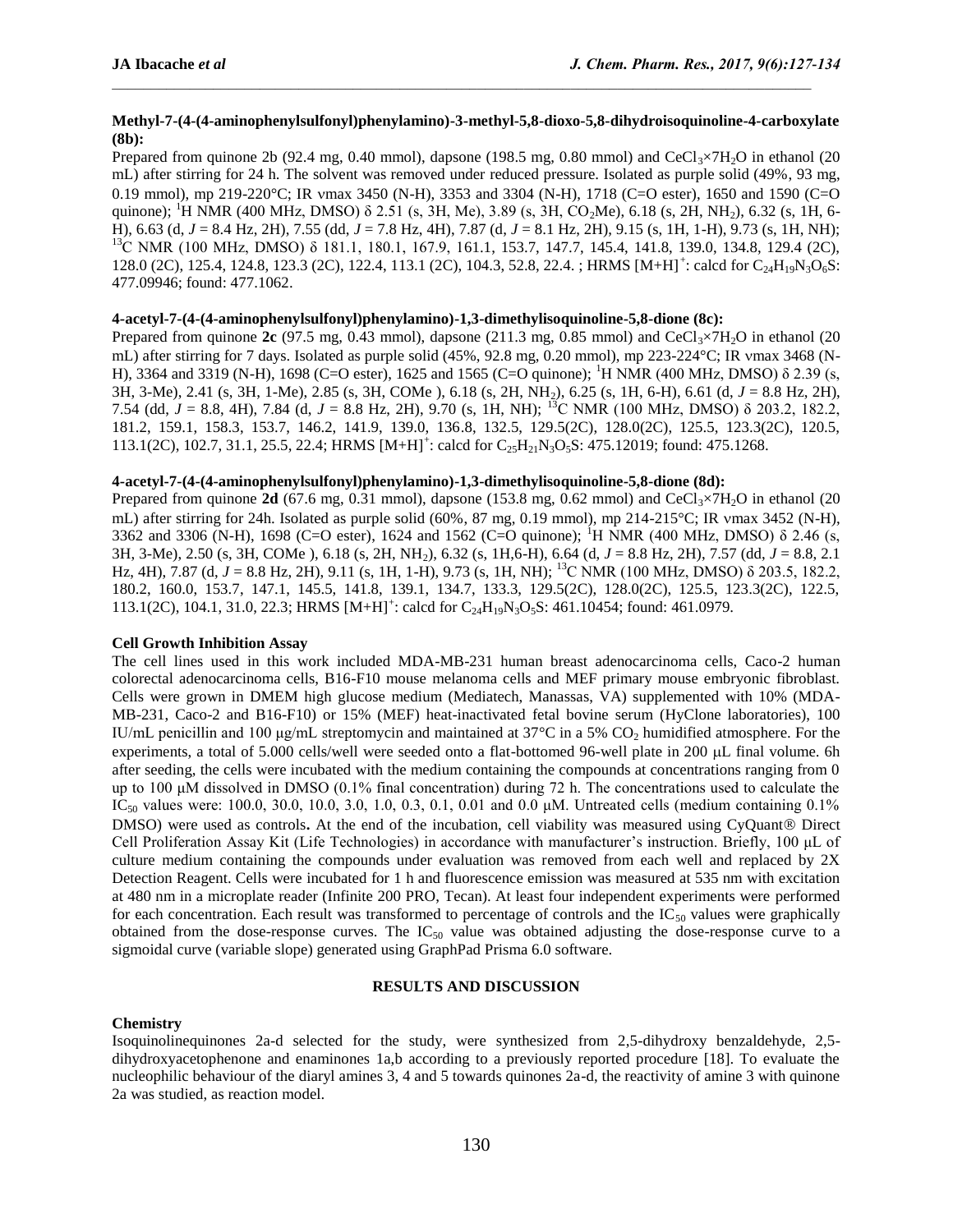

**Figure 1: Structure of isoquinolinequinone and aryldiamine precursors**

The assays were run in ethanol or acetonitrile, at room temperature, using 5% molar of cerium chloride heptahydrate or indium bromide as Lewis acid catalysts and the results are summarized in Table 1. The trials, carried out using excess of diamine 3 over quinone 2a (entries 1 and 2), were designed to evaluate the potential reactivity of 3 to act as a *bis* nucleophile. In both cases, complex mixtures of decomposition products were produced as evidenced by TLC. Pure samples of compound 6a were isolated in low yields from the mixtures. With regard to the remaining experiments employing equimolar amount of the reactants (entry 3) and excess of the diamine 3 over quinone 2a (entries 4-7) it can be deduced that the efficiency of the monoamination reaction of 2a with amine 3 to yield 6a is sensitive to the nature of the solvent, the presence and nature of the Lewis acid and the excess of the arylamine diamine 3. Indeed, the monoamination reaction of 2a with amine 3 under the experimental conditions described in entry 4 is optimal to prepare compound 6a. It is necessary to point out that the assay carried out in the absence of a Lewis acid (entry 6) yield compound 6a in 95% yield but after 48 h. The reactions of benzidine 4 and dapsone 5 with four equivalents of 2a were examined. As in the case of the reaction of *p-*phenylenediamine 3 with four equivalents of 2a, complex mixtures of decomposition products were produced.





<sup>a</sup>Isolated by column chromatography.  ${}^{b}CeCl_{3} \times 7H_{2}O$ .  ${}^{c}InBr_{3}$ ;  ${}^{d}In$  the absence of a Lewis acid

On the basis of the above results, the reactions of diamines 3-5 with quinones 2a-d were performed under the optimal experimental condition determined for the reaction of 2a with *p*-phenylenediamine 3 (Table 1, entry 4). The results summarized in Table 2 indicate that the reaction give rise the corresponding monoamination products 6a-d, 7a-d and 8a-d in moderate to good yields. The structures of the new compounds were established by IR, <sup>1</sup>H-, <sup>13</sup>C-NMR and high resolution mass spectra (HRMS). The location of the arylmino groups at C-7 in compounds 6-8 was established through HMBC experiments. The behavior of isoquinolinequinones 2a-d to undergo regiospecific substitution with the aryl diamines 3-5 has been previously observed in reactions of isoquinolinequinones with aryl monoamines and this was attributed to the electron-withdrawing effect of the heterocyclic nitrogen atom [19-21].

#### **Electrochemical Results**

Based on precedents on the influence of the donor-acceptor properties of phenylaminoquinones on the cytotoxic activities on cancer cells [15-19], the redox properties of aminoquinones 6a-d, 7a-d and 8a-d were evaluated by cyclic voltammetry at room temperature, using a platinum electrode and DMF/tetrabutylammonium perchlorate (0.1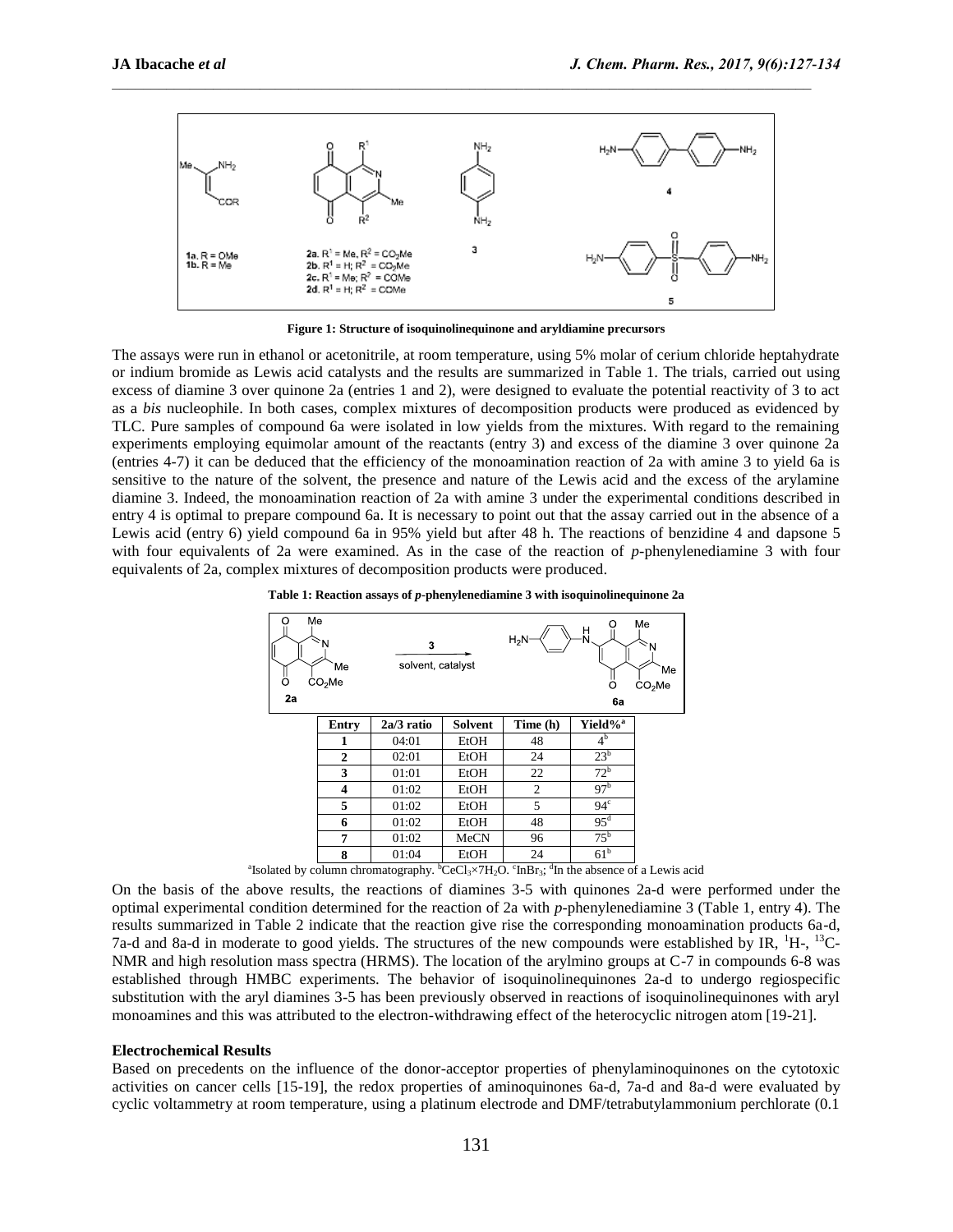M) [22,23]. The voltammograms were run in the potentials range 0.0-2.0 V, at a sweep rate of 50 mVs-1, as  $E_{1/2}$  =  $(E_{pa}+E_{pb})/2$ , where  $E_{pa}$  correspond to anodic and cathodic peak potentials, respectively. Two quasi-reversible waves were observed for compounds 6a-d, 7a-d and 8a-d in the negative region of the cyclic voltammograms, which proceeded in two one-electron diffusion stages (Table 2).



**Table 2: Monoarylamination products from the reaction of diamines 3, 4, 5 with quinones 2a-d**

a Isolated by column chromatography

Inspection of the  $-E_{1/2}^I$  values of quinones 6, 7, and 8 revealed that the arylamino substituents possess different electron-donor capabilities. In terms of the mean  $E_1^{1/2}$  values (ME<sup>I</sup><sub>1/2</sub>), it was observed that compounds 6 (ME<sup>I</sup><sub>1/2</sub> = -722 mV) appeared at a more negative value, followed by compounds 7 ( $ME_{1/2}^I = -678$  mV) and, compounds 8  $(ME<sup>I</sup><sub>1/2</sub> = -655$  mV), at less negative value. Therefore, we can conclude that the electron-donor effect of the aryl diamino substituents decrease in the following order:  $H_2N-Ph-NH > H_2N-Ph-NH > H_2N-PhSO_2PhNH$ . An interesting effect of the carbonyl substituent at the 4-position of the new compounds was observed. Comparison of the  $E_{1/2}^{I}$  values of compounds 6a and 6b, containing the methoxycarbonyl group, to those of their corresponding acetyl analogues 6c and 6d indicated stronger donor-acceptor interactions (more negative  $E_{1/2}^I$  values) for the acetyl than methoxycarbonyl derivatives. Similarly, the acetyl derivatives 7c, 7d and 8c, 8d displayed stronger donoracceptor interactions compared to their corresponding methoxycarbonyl analogues 7a, 7b and 8a, 8b.

#### *In vitro* **Antiproliferative Activity of Aryldiaminoisoquinolinequinones**

The arylaminoisoquinolinequinones 6a-d, 7a-d and 8a-d were evaluated for their *in vitro* antiproliferative activity against primary mouse embryo fibroblasts cell line MEF and three cancer cells lines: MDA-MB-21 human breast adenocarcinoma, B16-F10 murine metastatic melanoma and Caco-2 human colorectal adencarcinoma cells, in 72 h drugs exposure assays. The cytotoxic activity of the new compounds was measured using a conventional fluorescence assay (Cyquant direct Cell Proliferation assays) [24,25]. The antiproliferative activities of quinones 6ad, 7a-d and 8a-d are expressed in terms of  $IC_{50}$  ( $µ$ M) and collected in Table 3. Etoposide and taxol used clinically as anticancer agents were taken as positive controls.

The data in Table 3 showed moderate to high activities for the members of the new series. A significant number of members of the series such as 6b, 6c, 6d, 7b, 8a, 8b, 8c and 8d showed higher potencies and selectivities on cancer cells than etoposide, in terms of their mean  $IC_{50}$  values (0.53-8.69  $\mu$ M) and selectivity index (SI: 1.11-2.27) than this cancer drug (mean IC<sub>50</sub>: 10.35  $\mu$ M; SI: 0.18). Indeed, compound 8b highlights within the series by its potency (mean IC<sub>50</sub>: 0.71  $\mu$ M) comparable to that of taxol (mean IC<sub>50</sub>: 0.75  $\mu$ M) but 5.5-fold safer than this cancer drug. Comparison of the  $IC_{50}$  values of compounds 6-8 with their corresponding half-wave potentials  $E_{1/2}^I$  reveals no correlation between these parameters. Therefore, it seems probable that other biological action mechanism, in addition to a redox-cycling process, are involved in the antiproliferative activity. Further studies to shed some light on the antiproliferative activity mechanism of the aryladiaminoisoquinolinquinones are currently under study.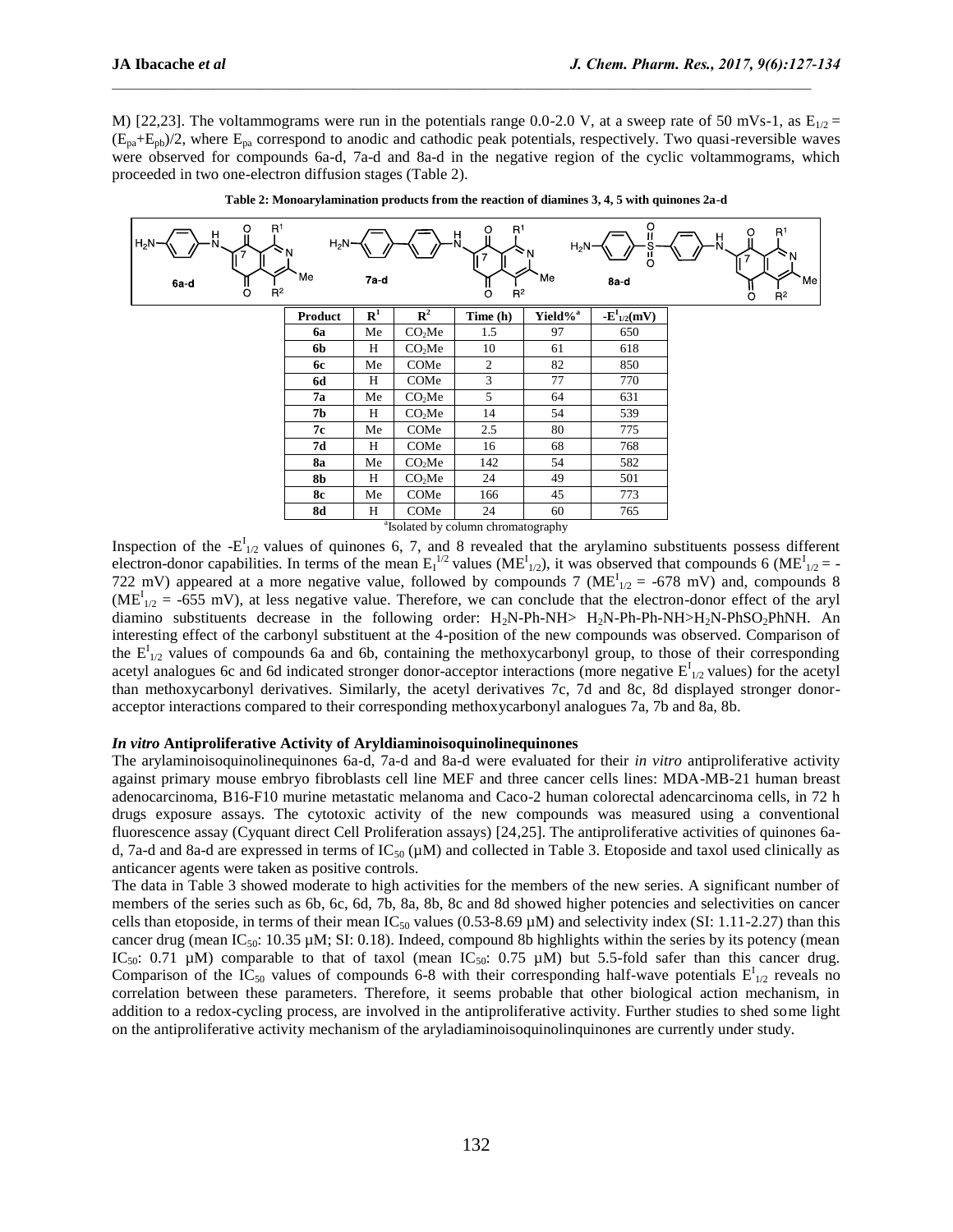| O<br>R <sup>1</sup><br>R <sup>1</sup><br>O<br>R <sup>1</sup><br>Ч.<br>뷰<br>Ш<br>H.<br>$H_2N$<br>$H_2N$ -<br>$H_2N-$<br>Me<br>'Me<br>7a d<br>Me<br>8a d<br>6a d<br>$R^2$<br>$R^2$<br>O<br>O<br>$R^2$ |                               |                    |                   |                  |                 |                   |                 |                 |
|-----------------------------------------------------------------------------------------------------------------------------------------------------------------------------------------------------|-------------------------------|--------------------|-------------------|------------------|-----------------|-------------------|-----------------|-----------------|
| $N^{\circ}$                                                                                                                                                                                         | $IC_{50} \pm SEM \ (\mu M)^a$ |                    |                   |                  |                 |                   |                 |                 |
|                                                                                                                                                                                                     | $\mathbf{R}^1$                | $\mathbb{R}^2$     | MEF <sup>b</sup>  | $MDA-MB-21c$     | $B16-F10d$      | $Caco-2e$         | Mean $IC_{50}$  | SI <sup>f</sup> |
| 6a                                                                                                                                                                                                  | Me                            | CO <sub>2</sub> Me | $82.85 \pm 0.35$  | > 350            | $68.89 \pm 1.5$ | $119.60 \pm 4.59$ | NC <sup>g</sup> | NC <sup>g</sup> |
| 6b                                                                                                                                                                                                  | H                             | CO <sub>2</sub> Me | $2.49 \pm 0.15$   | $1.79 \pm 0.12$  | $1.45 \pm 0.08$ | $1.20 \pm 0.04$   | 1.48            | 1.68            |
| 6с                                                                                                                                                                                                  | Me                            | COMe               | $7.76 \pm 0.27$   | $8.69 \pm 0.56$  | $4.58 \pm 0.11$ | $7.76 \pm 0.26$   | 7.01            | 1.11            |
| <b>6d</b>                                                                                                                                                                                           | H                             | COMe               | $6.59 \pm 0.16$   | $5.04 \pm 0.44$  | $5.03 \pm 0.13$ | $5.51 \pm 0.30$   | 5.19            | 1.27            |
| 7a                                                                                                                                                                                                  | Me                            | CO <sub>2</sub> Me | $54.83 \pm 0.31$  | $39.98 \pm 6.97$ | $76.32 \pm 1.8$ | $120.80 \pm 7.26$ | 79.03           | 0.69            |
| 7 <sub>b</sub>                                                                                                                                                                                      | H                             | CO <sub>2</sub> Me | $8.58 \pm 0.46$   | $2.17 \pm 0.17$  | $3.64 \pm 0.1$  | $5.13 \pm 0.16$   | 3.65            | 2.36            |
| 7с                                                                                                                                                                                                  | Me                            | COMe               | $118.90 \pm 3.36$ | $28.2 \pm 1.11$  | $72.52 \pm 2.5$ | $312.30 \pm 14.9$ | 137.67          | 0.86            |
| 7d                                                                                                                                                                                                  | H                             | COMe               | $18.16 \pm 0.07$  | $35.13 \pm 0.66$ | $5.44 \pm 0.28$ | $1.43 \pm 0.07$   | 14              | 1.3             |
| <b>8a</b>                                                                                                                                                                                           | Me                            | CO <sub>2</sub> Me | $4.82 \pm 0.30$   | $6.77 \pm 0.66$  | $2.53 \pm 0.16$ | $2.26 \pm 0.15$   | 3.85            | 1.25            |
| <b>8b</b>                                                                                                                                                                                           | H                             | CO <sub>2</sub> Me | $1.97 \pm 0.28$   | $0.73 \pm 0.06$  | $0.53 \pm 0.04$ | $0.87 \pm 0.05$   | 0.71            | 2.77            |
| <b>8c</b>                                                                                                                                                                                           | Me                            | COMe               | $4.29 \pm 0.21$   | $1.37 \pm 0.11$  | $3.52 \pm 0.15$ | $2.02 \pm 0.06$   | 2.3             | 1.87            |
| <b>8d</b>                                                                                                                                                                                           | H                             | COMe               | $2.04 \pm 0.09$   | $1.38 \pm 0.19$  | $1.92 \pm 0.03$ | $0.91 \pm 0.02$   | 1.4             | 1.46            |
| <b>Taxol</b>                                                                                                                                                                                        | $\overline{\phantom{0}}$      |                    | $0.35 \pm 0.06$   | $1.16 \pm 0.11$  | $0.35 \pm 0.06$ | $0.75 \pm 0.04$   | 0.75            | 0.47            |
| <b>Etoposide</b>                                                                                                                                                                                    |                               |                    | $1.87 \pm 0.09$   | $5.34 \pm 0.12$  | $1.87 \pm 0.09$ | $23.85 \pm 0.15$  | 10.35           | 0.18            |

**Table 3: Cytotoxic activity of 7-aryldiaminoisoquinolinequinones 6a-d, 7a-d and 8a-d**

<sup>a</sup>Data represent mean average values for six independent determinations. <sup>b</sup>Normal mouse embryo fibroblasts cell line. <sup>c</sup>Human breast adenocarcinoma cell line.  $d$ Murine metastatic melanoma cell line.  $d$ Human colorectal adenocarcinoma cell line;  $d$ Mean selectivity index= IC<sub>50</sub> values for fibroblast cells/ IC<sub>50</sub> values tumor for cells. <sup>g</sup>NC = not calculated because the IC<sub>50</sub> value for breast adenocarcinoma cell line was higher than 350 µM

#### **CONCLUSION**

The aim of this work was to evaluate the nucleophilic reactivity of the aryl diamines: *p*-phenylenediamine, benzidine and dapsone with some isoquinolinequinone derivatives. Based on the experimental results, using *p*phenylenediamine and isoquinolinequine 2a as model reaction, it was concluded that the monoamination reaction is the prefered course reaction between these reactants to produce the respective arylaminoisoquinolinequinone 6a. By using the optimal reaction conditions arising from the experiments, a new series of the monoamination products 6ad; 7a-d and 8a-d in yields ranging from 45-97% was prepared. Based on half-wave potential values of the members of the series it was concluded that the electron-donor capacity of the arylamino groups decrease as follow:  $H_2N-Ph NH > H<sub>2</sub>N-Ph-NH > H<sub>2</sub>N-PhSO<sub>2</sub>PhNH.$  Antiproliferative evaluation of the members of the series against normal mouse embryo fibroblasts cell line MEF and three cancer cells lines: MDA-MB-21 human breast adenocarcinoma, B16-F10 Murine metastatic melanoma and Caco-2 Human intestinal carcinoma cells showed moderate to high potencies. The arylaminoisoquinolinequinone 8b, derived from dapsone and isoquinolinquinone 2b exhibit significant antiproliferative activity on cancer cells, with high potencies and selective index compared with the etoposide and taxol cancer drugs. Studies on synthesis of bivalent phenylaminoisoquinolinequinones by using symmetrical aryldiamines connected through aliphatic spacers are currently under study.

#### **ACKNOWLEDGEMENTS**

The authors thank FONDECYT (grant No. 11140063) and the DICYT for financial support of this study.

#### **REFERENCES**

- [1] J Benites; JA Valderrama; K Bettega; RC Pedrosa; P Buc Calderon; J Verrax. *Eur J Med Chem.* **2010**, 45, 6052.
- [2] VK Tandon; RV Chhor; RV Singh; S Rai; DB Yadav. *Bioorg Med Chem Lett*. **2004**, 14, 1079.
- [3] AI Francisco; A Casselato; AP Neves; JW Carneiro; MD Vargas; L Visentin; A Magalhaes; CA Camara; C Pessoa; LV Costa-Lotufo; JD Marinho Filho; MO de Moraes. *J Braz Chem Soc.* **2010**, 21, 169.
- [4] T Win; S Yerushalmi; S Bittner. *Synthesis*. **2005**, 10, 1631.
- [5] M Aguilar-Martínez; G Cuevas; M Jímenez-Estrada; I Gonzalez; B Lotina-Hennse; N Macías-Ruvalcaba. *J Org Chem.* **1999**, 64, 3684.